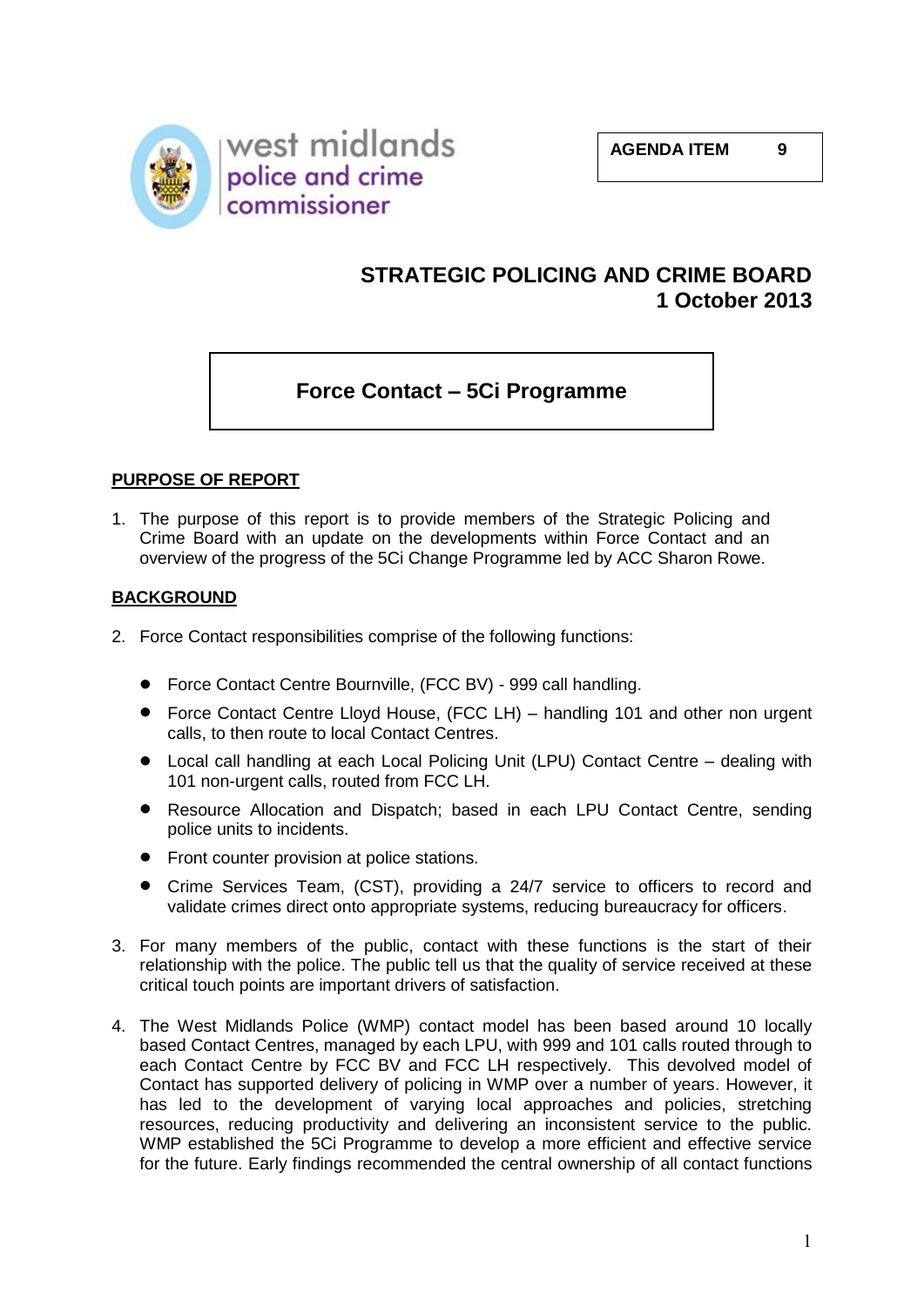to provide a single and dedicated leadership to improve standards and consistency of service.

- 5. Force Contact was subsequently created in July 2012, taking responsibility for all contact functions in WMP. The Force Contact team, led by Ch Supt Andronov, together with Supt Johnson and three Chief Inspectors, have responsibility for around 1,150 staff and officers. The team work closely with LPUs and other corporate departments to improve performance and standards of service in the way that WMP handles and responds to all emergency and non emergency calls for service from the public.
- 6. Force Contact has developed as a single team, giving a clear direction and team ethos to its staff and works very closely with all LPUs and departments to shape service improvement in a co-ordinated approach. With a dedicated, single oversight in place, the team has developed a far more sophisticated understanding of contact business and has introduced service improvement processes and clear accountabilities. In particular, a responsive and detailed understanding of resource needs is in place to deliver the optimum service to the public and maximise efficiency, enabled through a Resource Management and Performance Team (RMPT).
- 7. The 5Ci Programme continues, with the aim to radically improve how WMP manages contact from the public, through improving structures and processes and the introduction of new technology. The Programme, led by Force Contact and supported by dedicated programme resources, encompasses three strands:
	- 'Non emergency' moving from non emergency call handling over eleven locations,  $\bullet$ to a two site model for all '101' and other non-emergency public contact.
	- 'Emergency' developing more efficient and improved approaches to deploying  $\bullet$ resources to calls for service, to ensure a swift and effective response.
	- $\bullet$ 'Public access' –front offices and other means of public contact, including new technology and partnership opportunities.

These work-strands will be described in more detail in the body of the report.

## **AREAS OF BUSINESS UPDATES – Force Contact – Key Developments**

## **Load-Sharing – call handling**

8. Non-emergency, (101) calls are currently taken by FCC LH and routed through to the appropriate LPU based Contact Centre to deal with the call. With each Contact Centre dealing with only its own calls, some Contact Centres have been overwhelmed at busy times, resulting in callers kept waiting and often for considerable periods of time. Throughout the autumn of 2012, LPU call handling was moved to a 'load-share' arrangement, whereby LPUs were grouped together in three clusters; the four Black Country LPUs; four Birmingham LPUs; and Coventry and Solihull LPUs. Calls are then routed by FCC LH to the relevant cluster to be taken by the first available member of staff on any of the LPUs within the cluster. This development has improved the level of service to the public significantly with around 80% of calls answered within 30 seconds. This approach to load-sharing is an initial step towards the new two site 'hub' model, described further in Section 4 below. It has been a vital opportunity to develop new working practices and technology that will be key to the future model.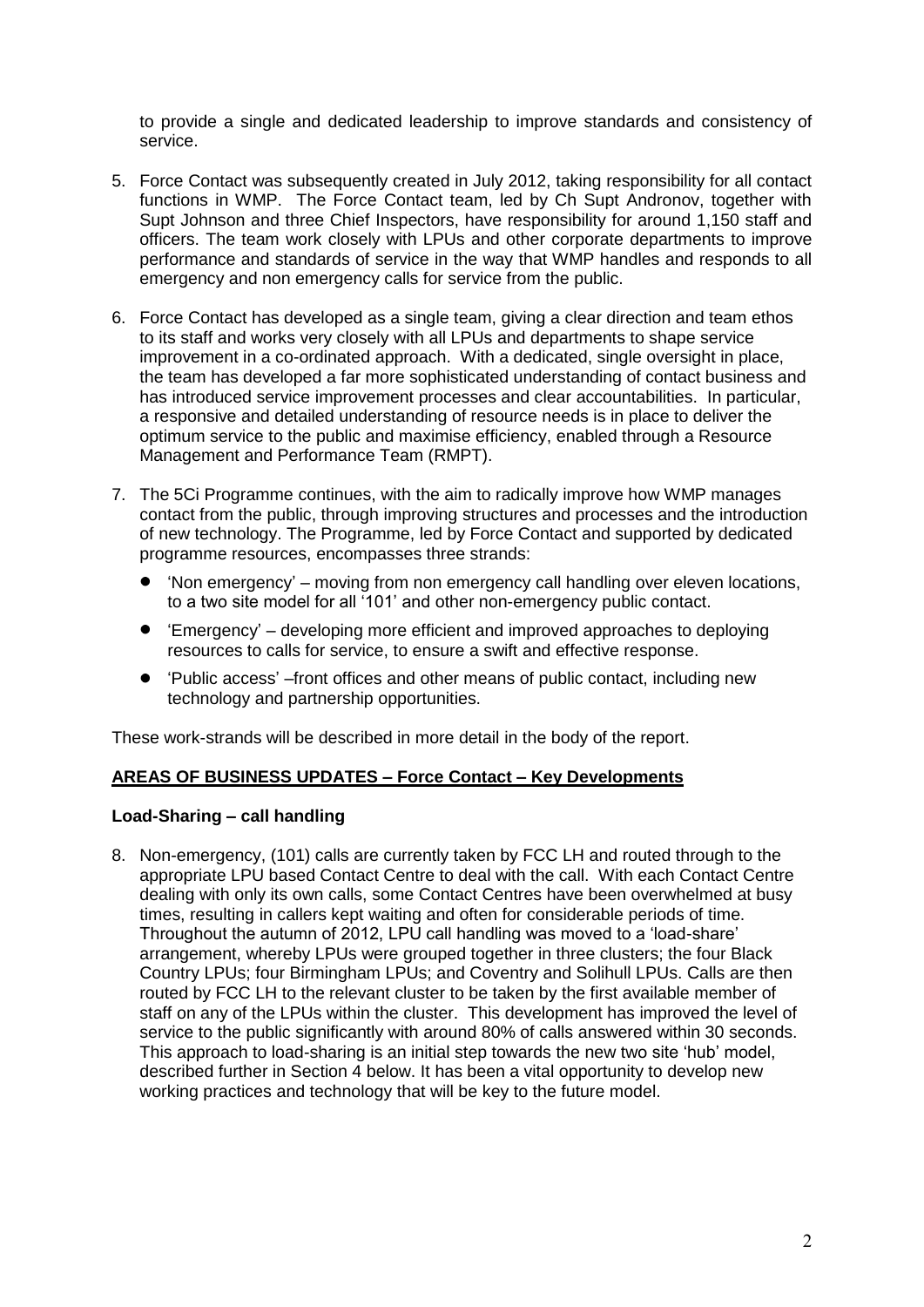# **Automatic Resource Location System (ARLS)**

- 9. ARLS has been rolled out force-wide, providing a real time view of where all officers and Police Community Support Officers (PCSOs) are on the streets, using GPS technology in every Airwave radio. This enables swifter and more effective deployment in response for calls for service, enhances staff safety and enables the co-ordination of resources more effectively, particularly in large scale or fast moving incidents. This mapping technology is now in use by all Resource Allocator Dispatchers (RADs), in Control rooms when deploying officers and staff. All supervisors are currently receiving training so that they will be able to view the system from any WMP desk-top computer.
- 10. The ARLS mapping technology is also now available to all call handlers taking 101 calls. This provides detailed local information and mapping including access to information regarding local neighbourhood teams, future meetings etc to enhance the service to callers. This gives a greater level of local awareness to enable staff to service calls to a high standard anywhere in the force.

## **Load-sharing – Service Desk**

- 11. The Service Desk function is delivered by the 10 LPU based contact centres, providing a service to officers and staff on the streets in responding to their calls for person or vehicle checks, updating logs and other non-urgent tasks that officers and staff need to support them on the streets. This was undertaken on a purely devolved basis, with each Service Desk serving only their 'home' LPU. Previously, officers would 'radio' the Service Desk for each request and then have to wait in a queue until a local member of staff was free. Airwave radio channels were often crowded with non-urgent radio traffic and RADs dealing with urgent incidents were cluttered with additional demand.
- 12. The Service Desk is now a fully corporate function, with officers/staff contacting the Service Desk by using the telephony function on Airwave handsets. All 10 LPU based Service Desks now operate on the same telephony switch with calls from officers taken by the first available member of Service Desk staff anywhere in the force, in a 'loadsharing' arrangement. Since the force-wide implementation of the Service Desk, around 2000 calls per day are taken, with an average waiting time of less than 10 seconds and 95% of calls answered in 30 seconds. In addition to improving service to operational staff, it is also improving officer safety and reducing airwave traffic and costs. This approach has improved RAD resilience with the ability to free up staff on the Service Desk to support the busy RAD function at peak times.

## **Service Improvements**

- 13. Changes to working practices have resulted in a number of improvements to service delivery:
	- We attend immediate and early response incidents more quickly
	- We answer more non-emergency calls for service within 30 seconds
	- We have improved how quickly we answer emergency calls
	- We have access to live listening to improve the quality of service we offer through the department.
	- Monthly Airwave usage reduced by 1600 hours between July 2013 and August 2013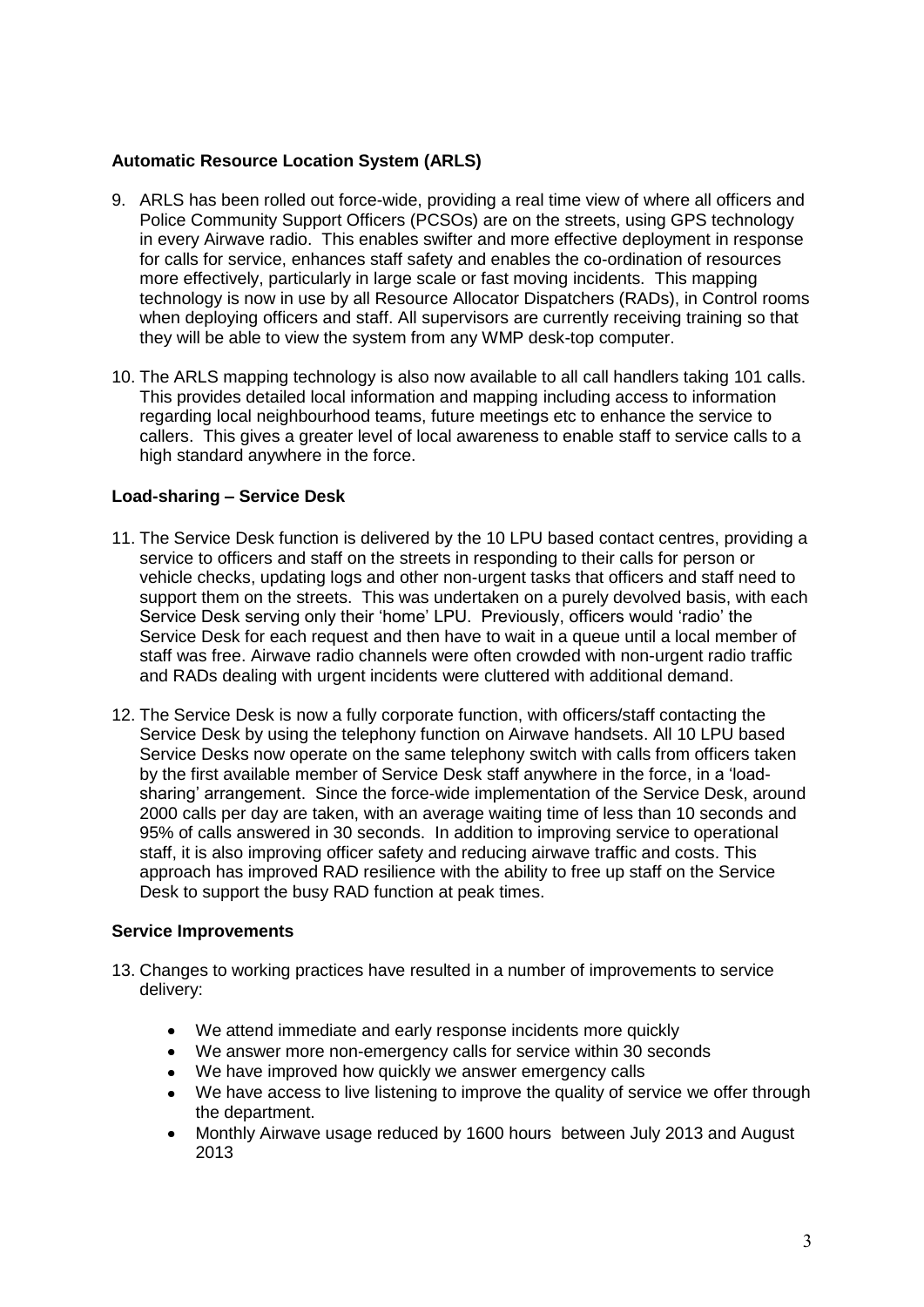Please see the attached Appendix B for the Force Contact Performance information.

14. Over the last 12 months, Force Contact staff have worked through a period of ongoing change and uncertainty; moving from part of a locally owned team to be a part of a new, dedicated force department, with new accountabilities and processes. At the same time, future models have begun to take shape, requiring many police staff to make job choices for the future; some having to be interviewed to retain a role, many moving to new locations and working patterns. Throughout this period, Force Contact staff have been at the very heart of the WMP response to the many recent critical incidents, including the explosive devices in Walsall, Tipton and Wolverhampton, the murder of Mohammed Saleem and the English Defence League (EDL) protest. The summer, in particular, has been a period of extraordinary demand for WMP overall. The month of July saw more calls for service on 999, 101 and Service Desk than in recent memory, for example, WMP received over 58,000 999 calls which is significantly above the norm. FCC staff rose to this challenge with 54,000 of these calls answered within our 30 second target. This was the greatest number of calls answered within 30 seconds than in any previous month on record.

# **AREA OF BUSINESS UPDATE - 5Ci – Non-Emergency Contact Handling**

- 15. With effect from 20 November 2013, Force Contact will restructure all non-emergency call handling from a centralised 'switchboard' routing calls to 10 LPU based contact centres, to a single point of contact delivered across two new, purpose built Contact Centres at Lloyd House and West Bromwich. Callers dialling 101 will be answered immediately by the first available non-emergency contact handler at either location, who will seek to resolve calls to a high standard at the first point of contact whenever possible. Other means of contact, including email, will also be serviced through the same approach.
- 16. This model will enable a consistent and high quality service, delivered by trained staff with dedicated, professional supervisors. Staffing levels will be carefully set to ensure service calls are dealt with swiftly and effectively. Moving from the disparate model spread over 11 locations to a single consolidated function has enabled 93 fewer staff in the new model saving £4million. This will be achieved through disestablishing police officer posts within Force Contact which have been projected into the Force Financial Plan.
- 17. The new Non-emergency Contact Centres will be staffed entirely by fully trained police staff and police staff supervisors. This has enabled the release of 93 police officer posts currently in LPU based call handling roles, in support of the Police and Crime Commissioner's decision to return police officers to operational roles.

Updates on the progress of key themes of this project are described below.

## **Infrastructure**

- 18. The Lloyd House and West Bromwich Contact Centres are scheduled to 'go live' at 0700hrs on Wednesday 20<sup>th</sup> November 2013. Work on the West Bromwich Contact Centre, located in West Bromwich Police Station, is complete excepting some final details. Work on the Lloyd House Contact Centre is due to be completed in late September.
- 19. WMP is currently implementing a new telephony system and is being rolled out across Force Contact functions in a staged approach. This will be in place in advance of  $20<sup>th</sup>$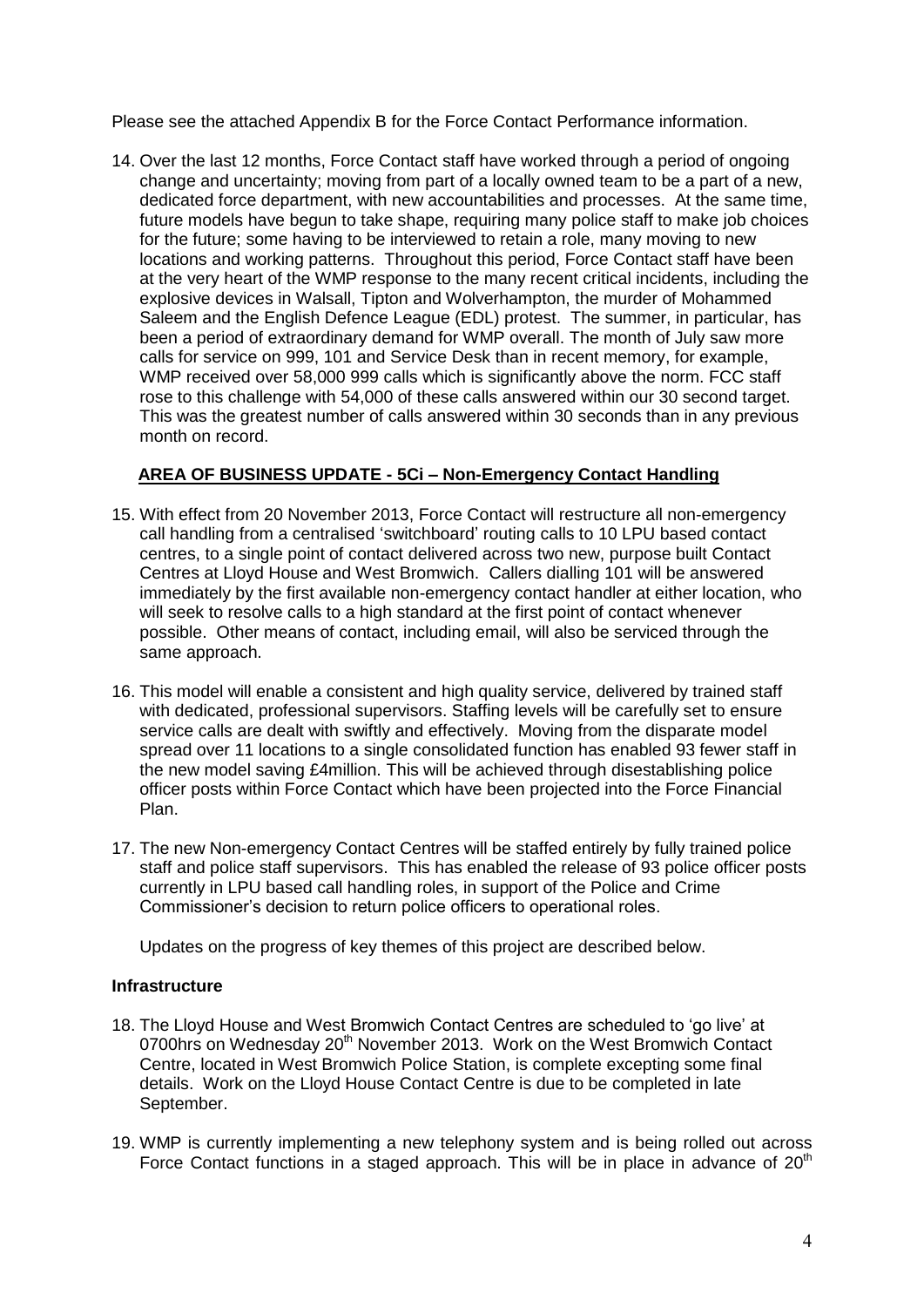November 2013 to allow staff time to familiarise themselves with it before moving into the Contact Centres.

# **People**

- 20. Human Resources support has been allocated primarily to focus on the project over the last 12 months. The changes within Force Contact impacts just over 400 staff. However, due to the interdependencies with other parts of the Department such as the RAD's and 999's, the total number of police staff and officers affected is nearer 1000.
- 21. The changes are an opportunity to revolutionise the contact between the public and WMP. To this end, extensive staff engagement has taken place with a view to changing the culture of the Department. This has included regular engagement and formal consultation with Staff Associations and the delivery of staff briefings across the force to enable staff to raise concerns and offer feedback on the proposals. Equality Impact Assessments have been completed for a number of different aspects including the shift pattern and the preferencing process to ensure that there was no adverse affect on any under represented groups.
- 22. In order to select staff for Contact Centre and Front Office roles within the new model, an online preferencing process was launched in May 2013. The majority of staff made a preference and over 90% were allocated their first choice of role and/or location. Alongside this process, a wholesale review of flexible working patterns has taken place to ensure that any individual flexible working request was compatible with the new shift patterns, and working hours were balanced against the business need and call demand profile. All affected staff have now been informed of their final posting and outcome of Flexible Working application in readiness for the go-live date in November.
- 23. There are currently a small number of staff (8) who did not make an original preference and elected to remain on the Alternative Employment Register (AEP) with the ultimate outcome being redundancy. Given that there continue to be vacancies within the new model, in negotiation with the Trade Unions, we have offered these staff the opportunity to continue working in their existing roles or in the Contact Centre roles as suitable alternative employment. This will mitigate the redundancy costs for these staff.
- 24. An extensive training and induction programme has been developed for staff who will be taking up posts within the Non-Emergency Contact Centres. The supervisor training has commenced and staff training will follow between now and 20 November. The emphasis on the training is around the qualitative nature of the role to ensure an excellent quality of service is delivered to the public. All existing staff moving into the Contact Centre will undertake a 4 week trial period so that their suitability to the role can be assessed. The criteria are based on a set of qualitative and quantitative measures to be assessed by supervisors.
- 25. There were approximately 100 vacancies remaining across Call Handing and Front office roles following the completion of the preferencing process and a decision by the PCC to return fully fit police officers from call handling, front office and CST roles to front line duties. The process was opened to all existing Fixed Term Contract staff who currently work within Force Contact, to the wider internal workforce of WMP and the vacancies were also advertised externally. Forty five have now been offered to existing police staff and the remainder will be filled by external candidates. Having received over 1200 external applications for these roles, these have been paper sifted and approximately 140 people have been now been interviewed. This process will now proceed to vetting and medical review stage for successful candidates. The calibre of applications seems to have been very high.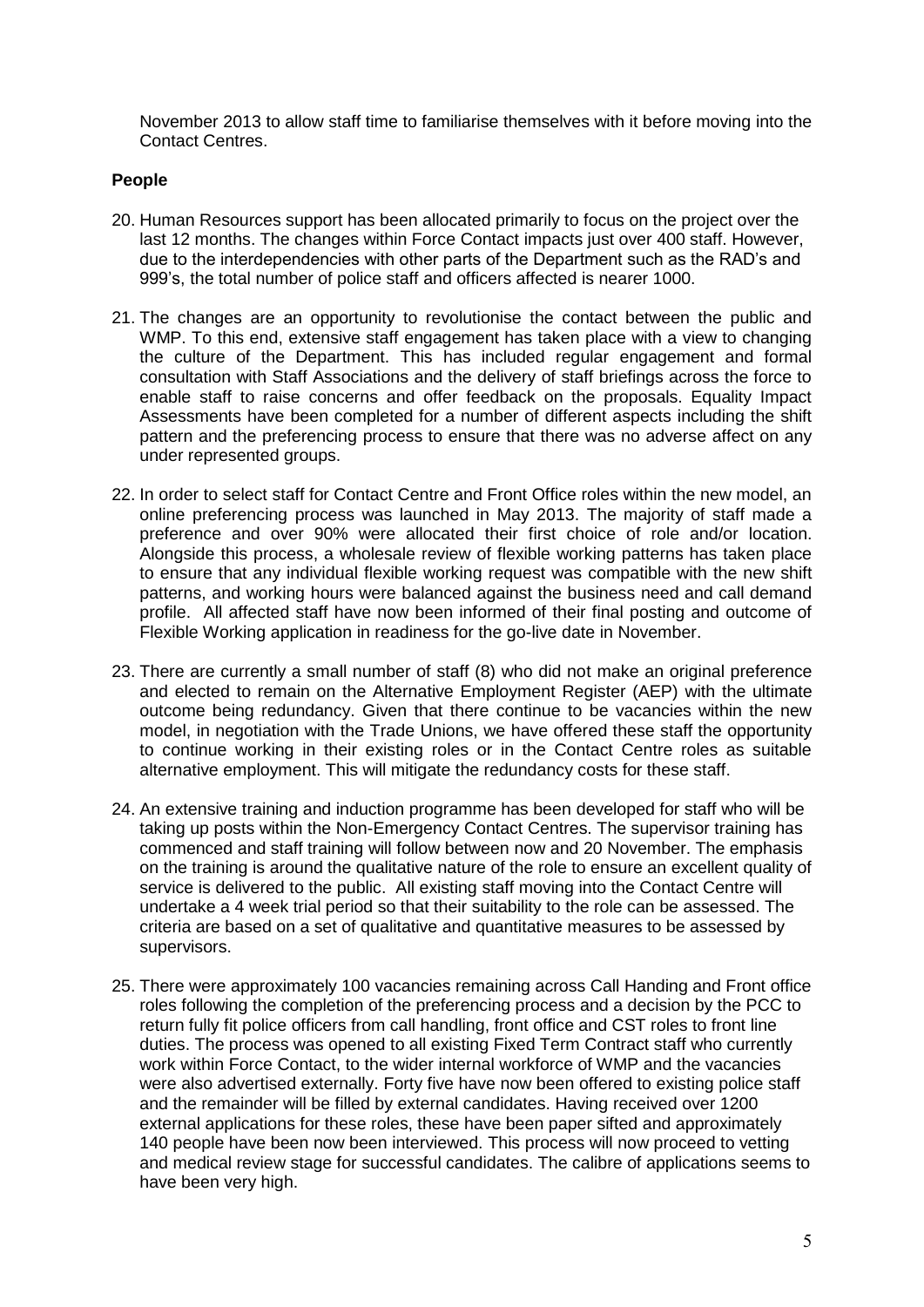- 26. It is anticipated that all Contact Centre vacancies will be filled before 20 November in order to allow for necessary training and staff to be in situ in readiness for the go-live date. There is the possibility that not all Front Office vacancies will be filled before 20 November. These vacancies will be filled by Police Officers displaced from Call Handing roles in the short term until all external candidates are recruited and fully trained.
- 27. Work has also taken place to ensure that the 999 call handling function is resilient and has sufficient resources to meet demand; this has included the introduction of a new shift pattern. Likewise, a review has taken place of the Emergency Dispatch function and work is underway to ensure that resources are matched to demand using the Forcewide Service Desk Load Share.

## **Model Office**

28. A 'Model Office' has been established at West Bromwich Police Station to develop the new corporate processes that staff will use to ensure a consistent and high quality of service for all calls. The Model Office comprises of experienced staff drawn from Contact Centres, who have actively sought feedback from past callers to West Midlands Police and drawn on their own experience in re-designing customer focussed processes and policies. This includes a consistent approach to assessing the vulnerability of callers, together with processes relating to offences such as burglary, theft, assaults and cyber crime etc. The work of the Model Office will continue up to the launch of the new Contact Centres in November, thereafter, this approach will be used to continue to review service and new approaches on an ongoing basis.

# **AREA OF BUSINESS UPDATE - 5Ci – Emergency Project**

- 29. This project focuses on reviewing the 'RAD' function which deploys and manages officers in responding to calls for service. RAD teams comprise of a mix of police officers and staff and are supervised by police sergeants. They are currently located in each of the 10 LPU based Contact Centres, now led by Force Contact, deploying officers from the LPU to incidents within their LPU. This highly pressurised and specialist role is fundamental to WMP responding effectively, together with LPU staff, in serving and protecting the public. This devolved model has led to a range of different local approaches and processes and staffing levels. This project will explore how, with our current technology/systems, we could undertake the RAD role more efficiently and consistently.
- 30. The demolition of Walsall Police Station in 2014, presents an opportunity to trial a new approach as the Walsall RAD team must be re-located. The Walsall RAD team will move to a resilience site at Wednesfield Police Station, along with the RAD function from Wolverhampton LPU, thus freeing up the current Wolverhampton Contact Centre as a resilience site. The move, due to take place in early 2014, is broadly supported by staff and will enable the exploration of new ways of working between LPUs and the possibility of 'civilianising' police officer RAD and supervisor posts to release more officers to operational roles policing the streets.
- 31. A business case, prepared for Organisational Change Programme Board (OCPB) in October, will recommend that the Force should now explore the restructuring of the RAD function, using learning from the benefits of combining the Walsall and Wolverhampton RAD teams in order to maximise the benefits from new developments in technology and make the control of resources more efficient. The complex and very demanding RAD function will, no doubt, be transformed further in the future through the introduction of a new operating model and technological developments that should be implemented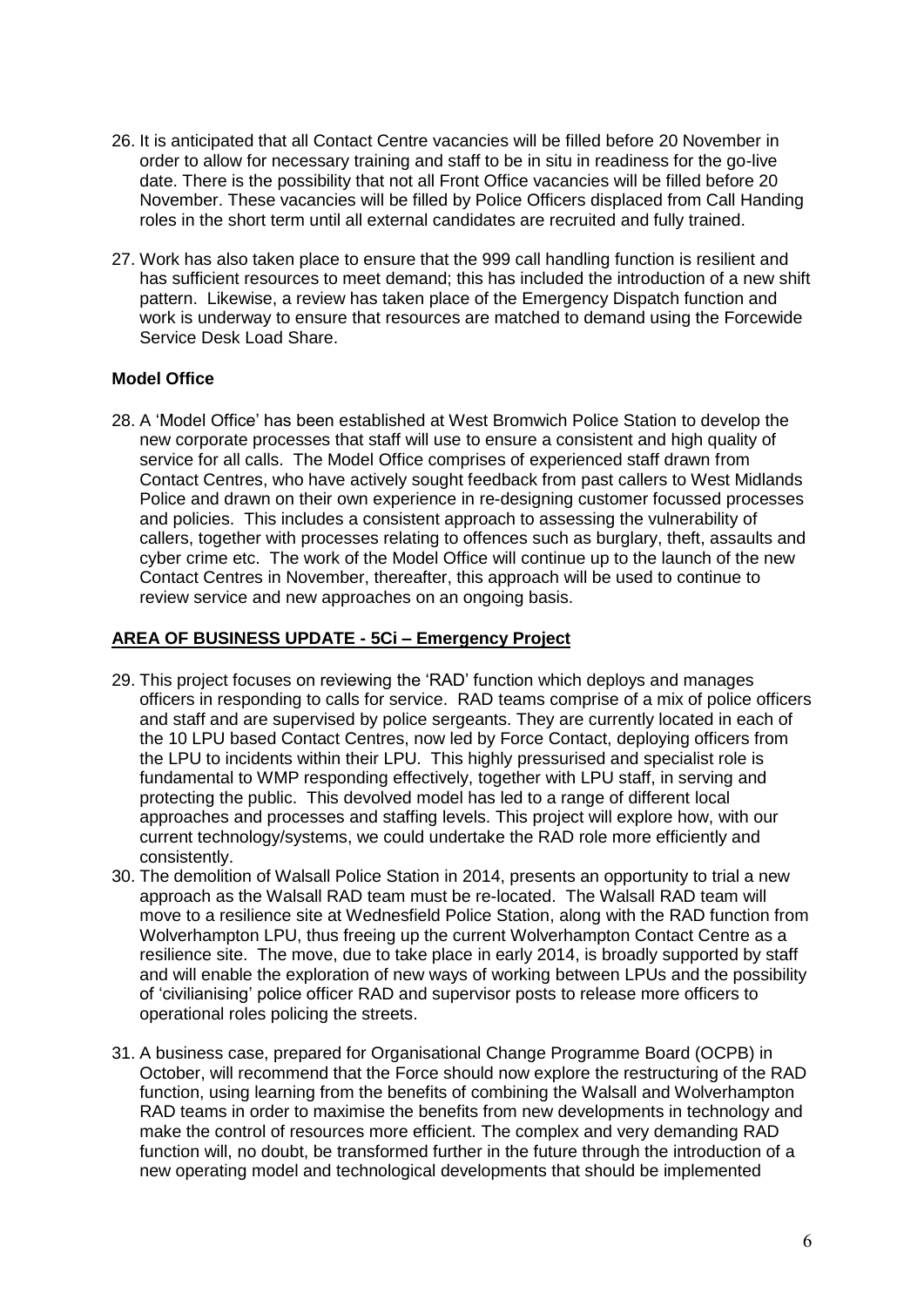together with a future 'Innovation and Integration Partner', currently being sought by WMP.

# **AREA OF BUSINESS UPDATE - Front Offices**

- 32. The future of Front Offices will be part of the 'Public Access' project currently being scoped out, that will explore how the public can access WMP in the future; either in 'face to face' facilities in police stations, in partnership with other agencies (Local Authority Neighbourhood Offices and other Council facilities for example) or using technology in other means of contact, for example, on line, web-cams, web-chat facilities, etc, that are in use successfully throughout many other commercial service industries. Future developments of WMP public access and Front Offices will be subject to extensive ongoing local consultation to ensure that services are shaped to meet the needs of the public, balancing accessibility and affordability. This will also be significantly shaped by the Customer Journey Project.
- 33. In the meantime, current Front Office practices, appearance and processes are under review to ensure that they operate in a consistent approach across WMP and have a more corporate and professional appearance.

# **AREA OF BUSINESS UPDATE - Crime Services Team (CST)**

34. The Crime Services Team provides a 24/7 service to officers to record and validate crimes directly onto police systems thereby reducing bureaucracy for officers and ensuring crime recording standards are met. This function currently comprises of a mix of police officers and staff. As part of the PCC's decision to release police officers to operational duties, all medically fit officers will be returned to LPU roles by March 2014. Police staff are currently being recruited to fill the officers' posts and then those officers affected will be released as soon as replacements have been fully trained.

## **Key Risks, Concerns and Challenges**

- 35. Risks and issues related to benefits realisation of the 5Ci Programme are managed in accordance with the 5Ci Programme Risk Management Strategy. Risks identified are often closely connected to the roles and developments of other departments within WMP, such is the cross cutting nature of Force Contact business. Risks are therefore, managed in close partnership with Programmes and key stakeholders within WMP. The key risks currently recorded relate to:
	- Technology implementation (i.e. Telephony and Contact Centre development and associated ICT work);
	- Adequate budgetary provision to fund programme developments;
	- Achieving 999s and RAD resilience;
	- The successful realisation of the predicted £5 million total programme savings.

## **Benefits Realisation**

36. The programme's key benefits are identified as:

- £4m cashable savings from Non Emergency Contact Centres
- 93 Police Officer posts returned to front line duty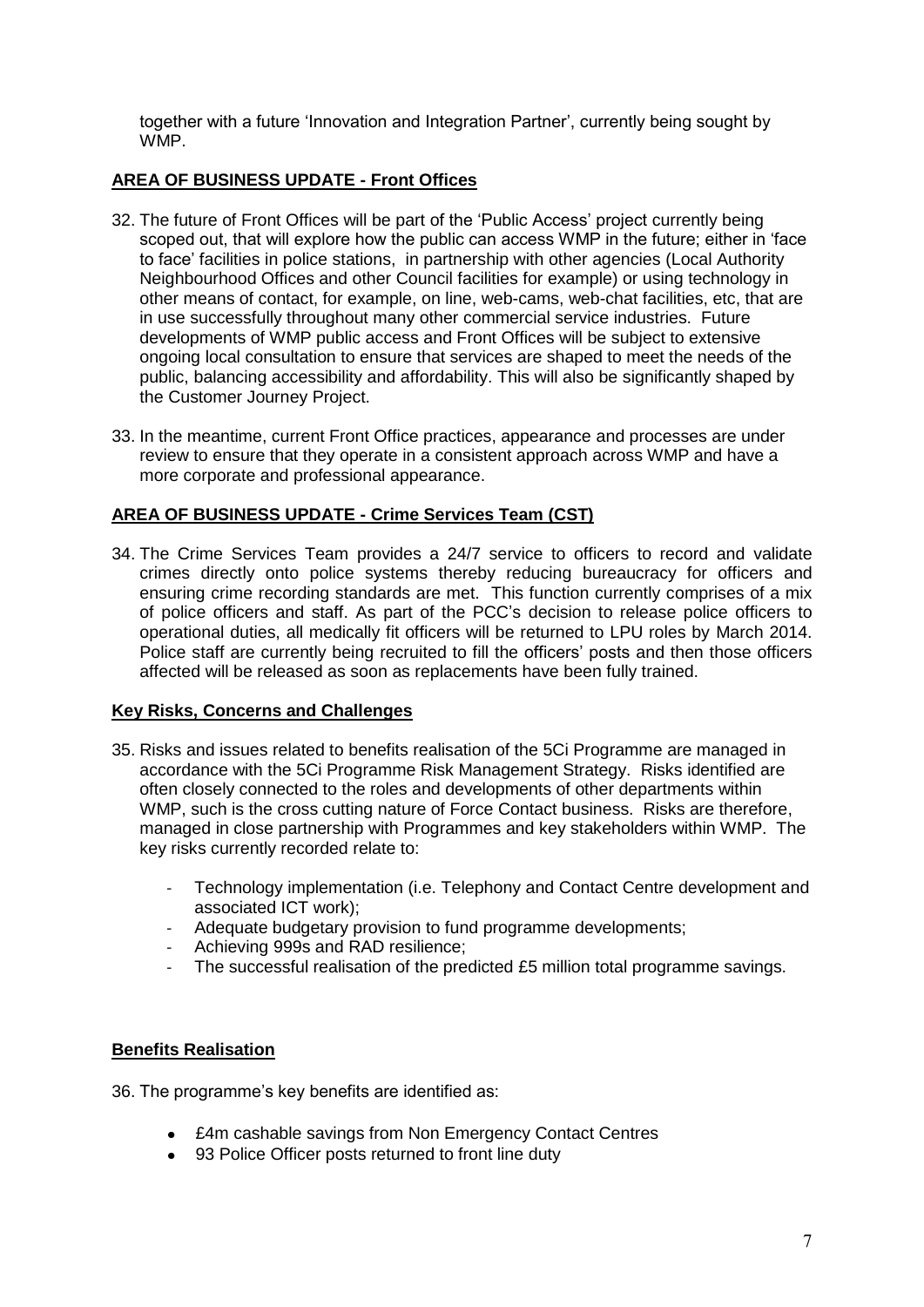- Call handlers delivering improved service as a result of the introduction of new technology (CRM software and FOxi mapping) which will allow better understanding of individual / community threat, risk and harm (including the identification of vulnerable victims) at the first point of contact with West Midlands Police.
- Contact answered more quickly with a single point of resolution to calls.  $\bullet$
- Increased and wider channels of communication 24/7 including social media.
- Improved communication of information to members of the public.
- Intelligence information used more dynamically by staff to deliver a tailored service to individual needs.
- A customer feedback structure, including call-backs by supervisors and call monitoring, which will enable qualitative and quantitative performance management.
- Improved staff skill base and buy-in to Force values as a result of better training.  $\bullet$
- More effective resource management
- Improved RAD service (based on Hub model)
- More efficient & effective use of operational resources
- Improved Trust & Confidence

(See Appendix A, 5Ci Programme Benefits Map)

## **Financial Implications**

- 37. The majority of 5Ci programme costs for the Non-Emergency Project are being met from within existing departmental budgets for ICT, Force Contact and Estates.
- 38. The information provided below is a financial breakdown of the major costs of the Non Emergency Project for 2013/14. It is not the total cost of the 5Ci Non Emergency Project.

## **Budget and estimated Costs**

| <b>5Ci Non Emergency</b>            | 2013/14<br><b>One Off Costs</b><br><b>Capital</b> | 2013/14<br><b>One Off Costs</b><br><b>Revenue</b> |
|-------------------------------------|---------------------------------------------------|---------------------------------------------------|
| <b>Estates Refurbishment</b>        |                                                   | 1,400,000                                         |
| <b>Project Management resources</b> |                                                   | 195,000                                           |
| <b>ICT Capital Equipment</b>        | 100,000                                           |                                                   |
| Total                               | 100,000                                           | 1,595,000                                         |

- 39. The Estates cost of restructuring Force Contact to two Non-Emergency centres, is estimated at £1.4 million. These Estates costs and Information and Communication Technology (ICT) costs such as, relocating existing equipment and cabling are being met from within departments existing budget allocations.
- 40. The Organisational Change Programme Board allocated project resources to the 5Ci Programme totalling £195,000 for 2013/14. The cost of these and other officers and staff engaged in delivering the 5Ci programme are being met from within existing pay budgets.
- 41. 5Ci Non-Emergency ICT capital equipment purchases are estimated to cost £100,000. The budget for this expenditure was included in the 2013/14 capital programme.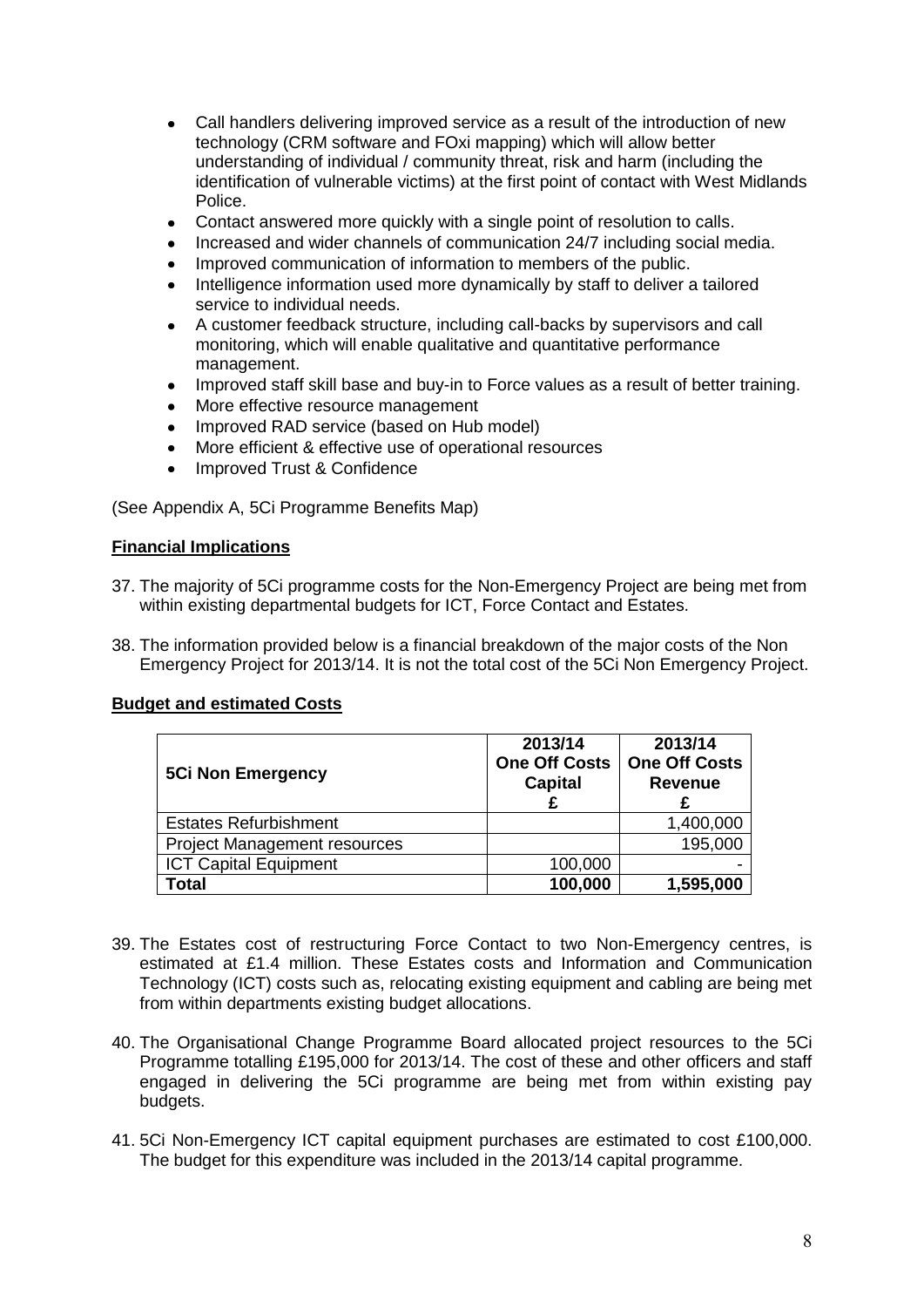# **Savings**

42. The 5Ci Programme savings requirement is £5m. It is estimated that Non-Emergency will deliver savings of £4m in 2014/15. These savings were included in the 2013/14 medium term financial plan.

# **Legal Implications**

43. The legal implications of the programme are being managed through dedicated legal advice sourced through Human Resources department.

# **Recommendations**

44. The Board is asked to note the content of this report

Ch Supt James Andronov Commander, Force Contact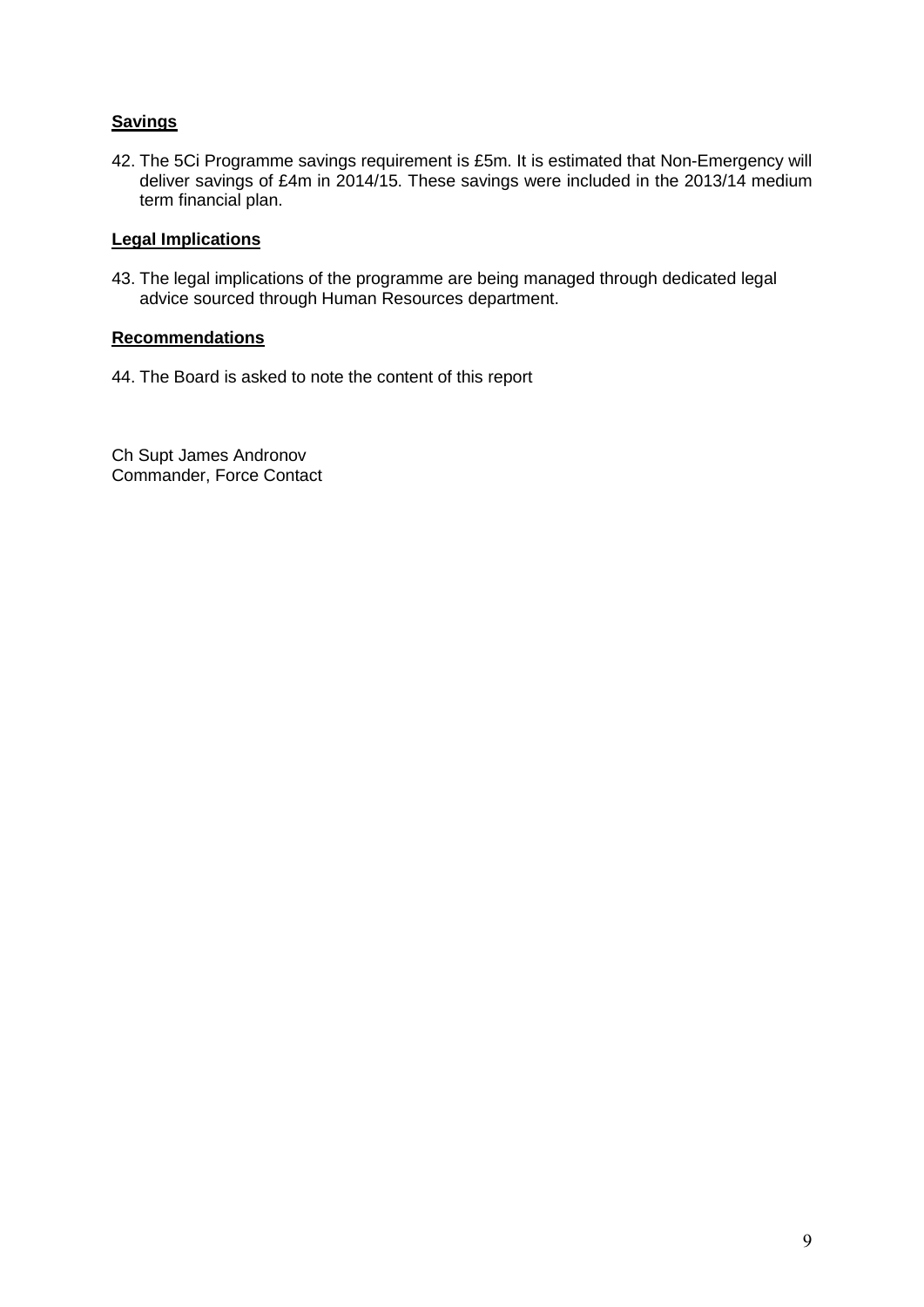# 5CI PROGRAMME BENEFITS MAP **9<sup><sup>th</sup> Sept 2013 Revision**</sup>



**Appendix A**